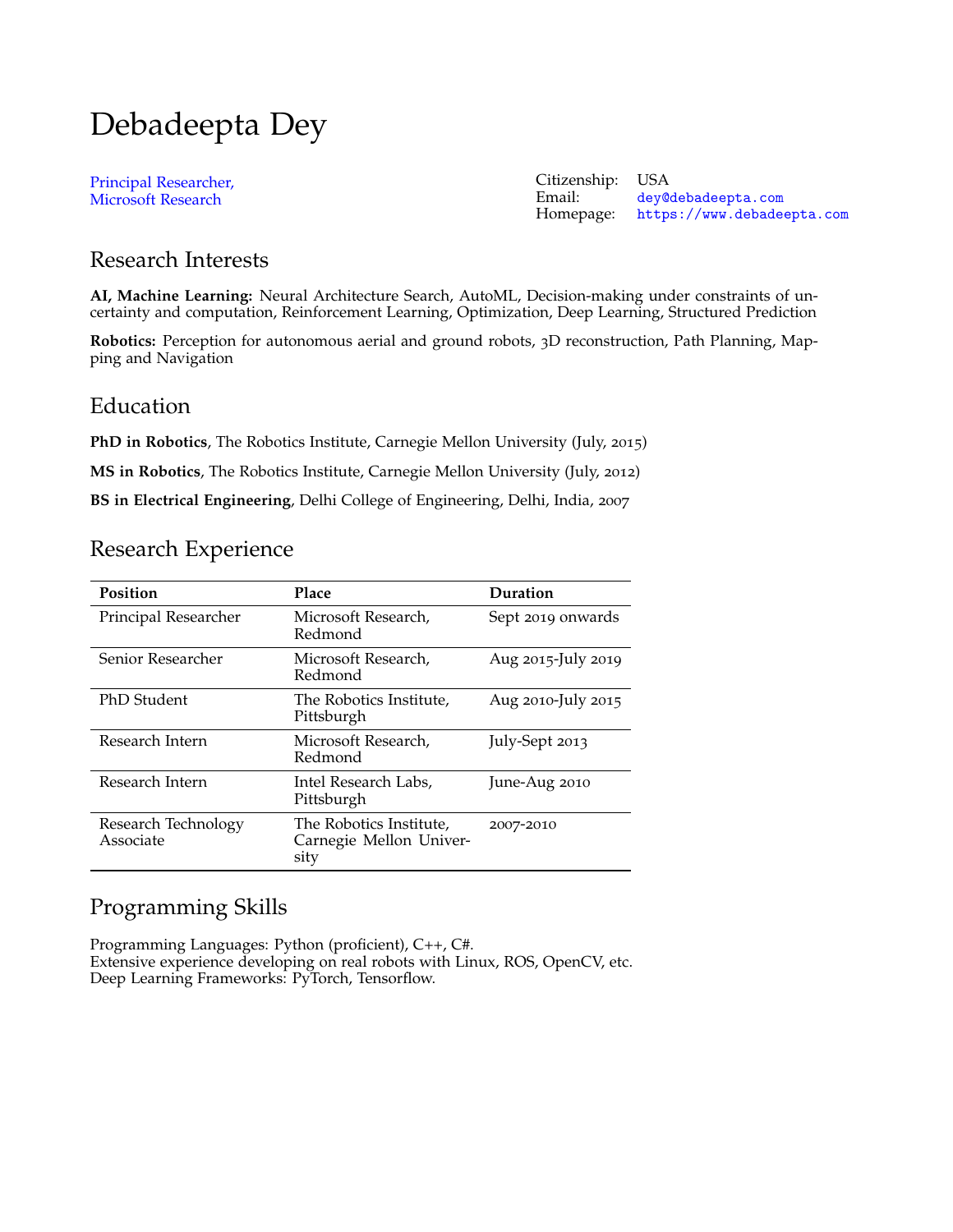## Publications

#### *Preprints*

**LiteTransformerSearch: Training-free On-device Search for Efficient Autoregressive Language Models** *Mojan Javaheripi, Shital Shah, Subhabrata Mukherjee, Tomasz L Religa, Caio CT Mendes, Gustavo H de Rosa, Sebastien Bubeck, Farinaz Koushanfar, Debadeepta Dey, Late-Breaking Workshop at AutoML-Conf, 2022*

**One Network Doesn't Rule Them All: Moving Beyond Handcrafted Architectures in Self-Supervised Learning** *Sharath Girish, Debadeepta Dey, Neel Joshi, Vibhav Vineet, Shital Shah, Caio Cesar Teodoro Mendes, Abhinav Shrivastava, Yale Song*

**AutoDistil: Few-shot Task-agnostic Neural Architecture Search for Distilling Large Language Models** *Dongkuan Xu, Subhabrata Mukherjee, Xiaodong Liu, Debadeepta Dey, Wenhui Wang, Xiang Zhang, Ahmed Hassan Awadallah, Jianfeng Gao, ArXiv Preprint, 2022*

**FEAR: A Simple Lightweight Method to Rank Architectures** *Debadeepta Dey, Shital Shah, Sebastien Bubeck, AutoML Workshop at ICML 2021*

#### *Thesis*

**Predicting Sets and Lists: Theory and Practice**, *Debadeepta Dey, The Robotics Institute, Carnegie Mellon University, 2015*

#### *Journals*

**A cascaded method to detect aircraft in video imagery**, *Debadeepta Dey, Christopher Geyer, Sanjiv Singh, Matt Digioia, International Journal of Robotics Research, 2011*

**Data-driven Planning via Imitation Learning**, *Sanjiban Choudhury, Mohak Bhardwaj, Sankalp Arora, Ashish Kapoor, Gireeja Ranade, Sebastian Scherer, Debadeepta Dey, International Journal of Robotics Research, 2018* (IJRR Best Paper of the Year Shortlist)

#### *Conference Proceedings*

**Spoken language interaction with robots: Recommendations for future research** *Matthew Marge, Carol Espy-Wilson, Nigel G Ward, Abeer Alwan, Yoav Artzi, Mohit Bansal, Gil Blankenship, Joyce Chai, Hal DaumÃl' III, Debadeepta Dey, Mary Harper, Thomas Howard, Casey Kennington, Ivana Kruijff-KorbayovÃa, Dinesh Manocha, ˛ Cynthia Matuszek, Ross Mead, Raymond Mooney, Roger K Moore, Mari Ostendorf, Heather Pon-Barry, Alexander I Rudnicky, Matthias Scheutz, Robert St Amant, Tong Sun, Stefanie Tellex, David Traum, Zhou Yu, Computer Speech and Language, 2021*

**Boosting the Throughput and Accelerator Utilization of Specialized CNN Inference Beyond Increasing Batch Size** *Jack Kosaian, Amar Phanishayee, Matthai Philipose, Debadeepta Dey, Rashmi Vinayak, ICML 2021*

**MultiPoint: Cross-spectral registration of thermal and optical aerial imagery** *Florian Achermann, Andrey Kolobov, Debadeepta Dey, Timo Hinzmann, Jen Jen Chung, Roland Siegwart, Nicholas Lawrance, CoRL 2021*

**A recipe for creating multimodal aligned datasets for sequential tasks** *Angela S Lin, Sudha Rao, Asli Celikyilmaz, Elnaz Nouri, Chris Brockett, Debadeepta Dey, Bill Dolan, ACL 2020*

**Metareasoning in Modular Software Systems: On-the-Fly Configuration using Reinforcement Learning with Rich Contextual Representations** *Aditya Modi, Debadeepta Dey, Alekh Agarwal, Adith Swaminathan, Besmira Nushi, Sean Andrist, Eric Horvitz, Association for Advancement of Artificial Intelligence (AAAI), 2020*

**Efficient Forward Architecture Search** *Hanzhang Hu, John Langford, Rich Caruana, Eric Horvitz, Debadeepta Dey, Neural Information Processing Systems, (NeurIPS), 2019*

**Vision-based Navigation with Language-based Assistance via Imitation Learning with Indirect Interventions** *Khanh Nguyen, Debadeepta Dey, Chris Brockett, Bill Dolan, Computer Vision and Pattern Recognition, (CVPR), 2019*

**Anytime Neural Networks via Joint Optimization of Auxiliary Losses** *Hanzhang Hu, Debadeepta Dey, J. Andrew Bagnell, Martial Hebert, Association for Advancement of Artificial Intelligence (AAAI), 2019*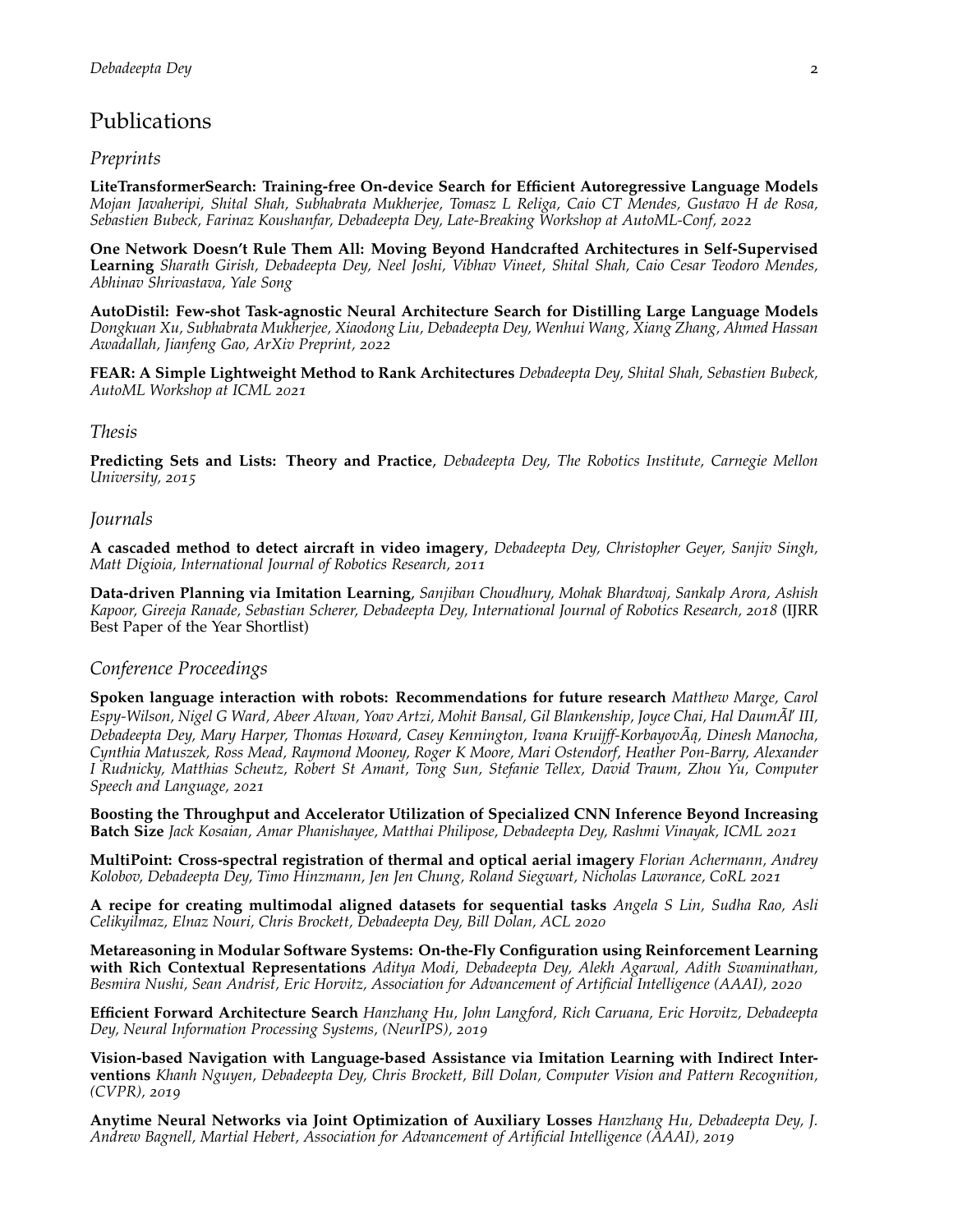**Overcoming Blind Spots in the Real World: Leveraging Complementary Abilities for Joint Execution** *Ramya Ramakrishnan, Ece Kamar, Besmira Nushi, Debadeepta Dey, Julie Shah, Eric Horvitz, Association for Advancement of Artificial Intelligence (AAAI), 2019*

**Learn-to-Score: Efficient 3D Scene Exploration by Predicting View Utility** *Benjamin Hepp, Debadeepta Dey, Sudipta Sinha, Ashish Kapoor, Neel Joshi, Otmar Hilliges, European Conference on Computer Vision (ECCV), 2018*

**Discovering Blind Spots in Reinforcement Learning** *Ramya Ramakrishnan, Ece Kamar, Debadeepta Dey, Julie Shah, Eric Horvitz, International Conference on Autonomous Agents and Multi-Agent Systems (AAMAS), 2018*

**Adaptive Information Gathering via Imitation Learning**, *Sanjiban Choudhury, Ashish Kapoor, Gireeja Ranade, Sebastian Scherer, Debadeepta Dey, Robotics Science and Systems (RSS), 2017*

**Submodular Trajectory Optimization for Aerial 3D Scanning**, *Mike Roberts, Debadeepta Dey, Anh Truong, Sudipta Sinha, Ashish Kapoor, Pat Hanrahan, Neel Joshi, International Conference on Computer Vision (ICCV), 2017*

**Flight Dynamics-based Recovery of a UAV Trajectory using Ground Cameras**, *Artem Rozantsev, Sudipta Sinha, Debadeepta Dey, Pascal Fua, Computer Vision and Pattern Recognition (CVPR), 2017*

**Learning to Gather Information via Imitation**, *Sanjiban Choudhury, Ashish Kapoor, Gireeja Ranade, Debadeepta Dey, International Conference on Robotics and Automation (ICRA), 2017*

**Risk-Aware Algorithms for Adversarial Contextual Bandits**, *Wen Sun, Debadeepta Dey, Ashish Kapoor, International Conference on Machine Learning (ICML), 2017*

**No-regret Replanning Under Uncertainty**, *Wen Sun, Niteesh Sood, Debadeepta Dey, Gireeja Ranade, Siddharth Prakash, Ashish Kapoor, International Conference on Robotics and Automation (ICRA), 2017*

**AirSim: High-fidelity Visual and Physical Simulation for Autonomous Vehicles**, *Shital Shah, Debadeepta Dey, Chris Lovett, Ashish Kapoor, Field and Service Robotics (FSR), 2017*

**Predicting Multiple Visual Structured Prediction**, *Debadeepta Dey, Varun Ramakrishna, Martial Hebert, J. Andrew Bagnell, International Conference on Computer Vision (ICCV), 2015*

**Vision and Learning for Deliberative Monocular Cluttered Flight**, *Debadeepta Dey, Kumar Shaurya Shankar, Sam Zeng, M. Talha Agcayazi, Christopher Eriksen, Shreyansh Daftry, Martial Hebert, J. Andrew Bagnell, Field and Service Robotics (FSR), 2015*

**Gauss Meets Canadian Traveler: Shortest-Path Problems with Correlated Natural Dynamics**, *Debadeepta Dey, Andrey Kolobov, Rich Caruana, Ece Kamar, Eric Horvitz, Ashish Kapoor, Autonomous Agents and Multi-Agent Systems (AAMAS), 2014*

**Learning Policies for Contextual Submodular Prediction**, *Stephane Ross, Jiaji Zhou, Yisong Yue, Debadeepta Dey, J. Andrew Bagnell, International Conference on Machine Learning (ICML), 2013*

**Learning Monocular Reactive UAV Control in Cluttered Natural Environments**, *Stephane Ross, Narek Melik-Barkhudarov, Kumar Shaurya Shankar, Andreas Wendel, Debadeepta Dey, J. Andrew Bagnell, Martial Hebert, International Conference on Robotics and Automation (ICRA), 2013*

**Contextual Sequence Optimization with Application to Control Library Optimization**, *Debadeepta Dey, Tommy Liu, Martial Hebert, J. Andrew Bagnell, Robotics Science and Systems (RSS), 2012*

**Efficient Optimization of Control Libraries**, *Debadeepta Dey, Tommy Liu, Boris Sofman, J.Andrew Bagnell, Association for Advancement of Artificial Intelligence (AAAI), 2012*

**Classification of Plant Structures from Uncalibrated Image Sequences**, *Debadeepta Dey, Lily Mummert, Rahul Sukthankar, Workshop on Applications of Computer Vision (WACV), 2012*

**Passive long-range detection of Aircraft: Towards a field deploy-able Sense and Avoid System**, *Debadeepta Dey, Christopher Geyer, Sanjiv Singh, Matthew Digioia, Field and Service Robotics (FSR), 2009*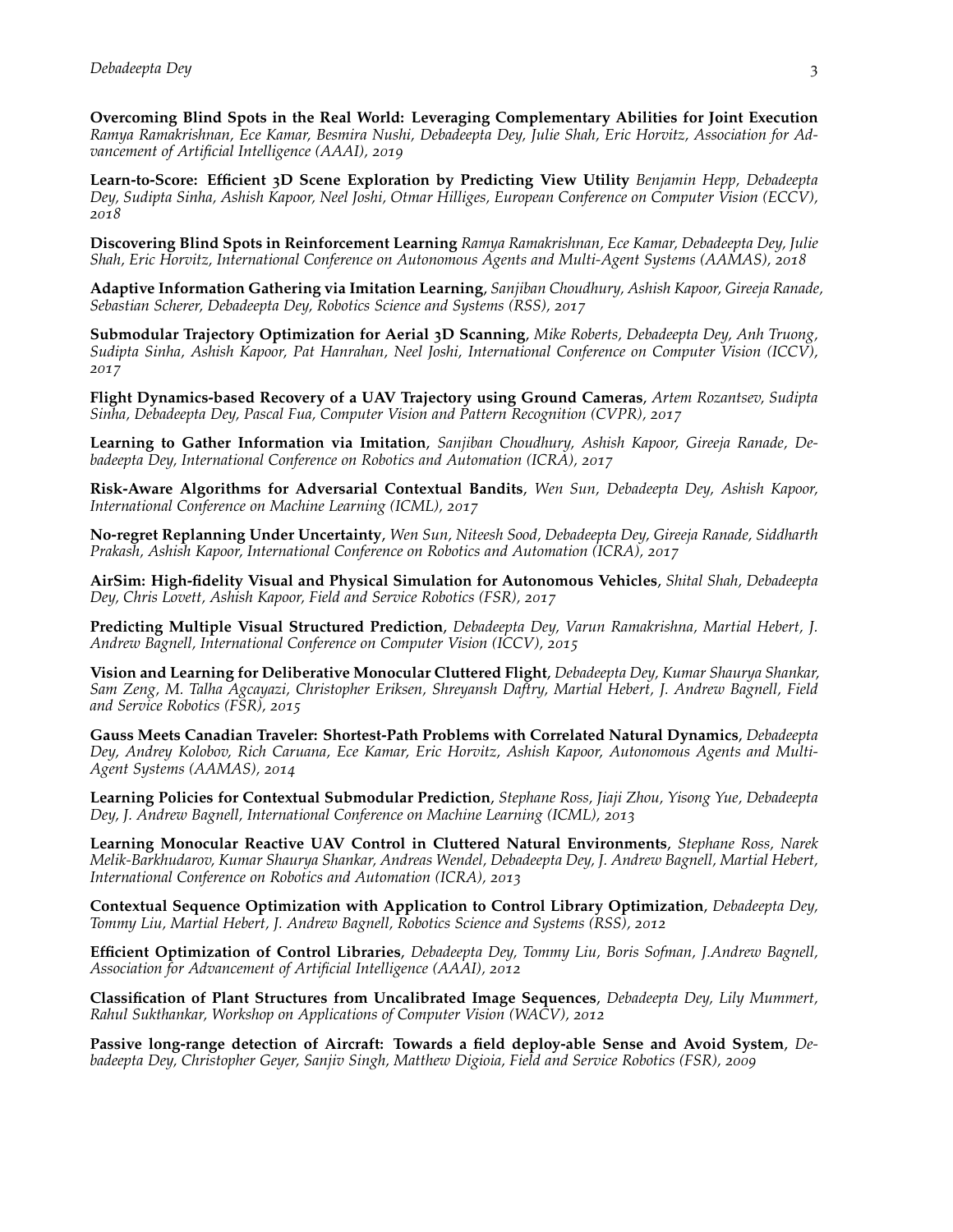#### *Technical Reports and Workshops*

**Metareasoning in Modular Software Systems: On-the-Fly Configuration using Reinforcement Learning with Rich Contextual Representations** *Aditya Modi, Debadeepta Dey, Alekh Agarwal, Adith Swaminathan, Besmira Nushi, Sean Andrist, Eric Horvitz, Reinforcement Learning for Real Life Workshop at ICML 2019*

**Efficient Forward Architecture Search** *Hanzhang Hu, John Langford, Rich Caruana, Eric Horvitz, Debadeepta Dey AutoML Workshop at ICML 2019*

**Macro Neural Architecture Search Revisited** *Hanzhang Hu, John Langford, Rich Caruana, Eric Horvitz, Debadeepta Dey, Metalearning Workshop at NeurIPS 2018*

**Robust Monocular Flight in Cluttered Outdoor Environments** *Shreyansh Daftry, Sam Zeng, Arbaaz Khan, Debadeepta Dey, Narek Melik-Barkhudarov, J. Andrew Bagnell, Martial Hebert, Workshop on Vision-based High Speed Autonomous Navigation of UAVs, International Conference on Intelligent Robots and Systems, 2016*

**Towards Fast Safe Motion Planning** *Debadeepta Dey, Dorsa Sadigh, Ashish Kapoor, Robotics Science and System Workshop on Task and Motion Planning, 2016*

**Probabilistic Safety Programs**, *Ashish Kapoor, Debadeepta Dey, Shital Shah, ArXiv, 2016*

**Predicting Contextual Sequences via Submodular Function Maximization**, *Debadeepta Dey, Tian Yu Liu, Martial Hebert, J. Andrew Bagnell, CMU-RI-TR-12-05, The Robotics Institute, Carnegie Mellon University, 2012.*

**Efficient Optimization of Control Libraries**, *Debadeepta Dey, Tian Yu Liu, Boris Sofman, J. Andrew Bagnell, CMU-RI-TR-11-20, The Robotics Institute, Carnegie Mellon University, 2011.*

**Prototype Sense-and-Avoid System for UAVs**, 2009, *Christopher Geyer, Debadeepta Dey, Sanjiv Singh, Technical Report, Robotics Institute, Carnegie Mellon University*

#### *Academic Service*

**Teaching Experience:** Co-taught Reinforcement Learning for Robotics section of University of Washington's graduate course Robotics: Algorithms and Applications, Winter 2019.

**Senior Area Chair:** Automl-Conf 2022

**Area Chair:** ICML 2020, NeurIPS 2020, NeuIPS 2021, NeurIPS 2022

**Regular Reviewer:** NeurIPS, ICML, ICLR

**Occasional Reviewer:** AAAI, IJCAI, JFR, JMLR, ICRA, IROS, ICCV, CVPR, ECCV

**Reviewer awards:** NeurIPS 2018, ICLR 2019, NeurIPS 2019 (top 50% of reviewers)

**Sponsorship and Publicity Chair** 1st Conference on Robot Learning (CoRL) 2017

#### *Selected Invited Talks*

**Fireside Chat on AutoML** *State Of The Art Conference, 2022*

**Neural Architecture Search: Trends and Open Problems** *Oregon State University, February 2021*

**Decision-making in Robotics with Vision-in-the-Loop: Best Practices and Open Problems** *CVPR 2020 Workshop on Fair, Data-Efficient and Trusted Vision, June 2020*

**Imitation Learning with Indirect Oracles, Robotics Colloquium** *University of Washington, November 2019*

**Learning via Interaction for Machine Perception and Control** *University of Maryland, September 2018*

**Imitating the Clairvoyant Oracle: Information Gathering, Planning and Grounded Visual Navigation** *New York University, August 2018*

**Trends in Learning and Robotics** *UW-MSR Summer Institute on Social Robotics, August, 2018*

**Data-driven Information Gathering via Imitation Learning** *The Robotics Institute, Carnegie Mellon University, January 2018*